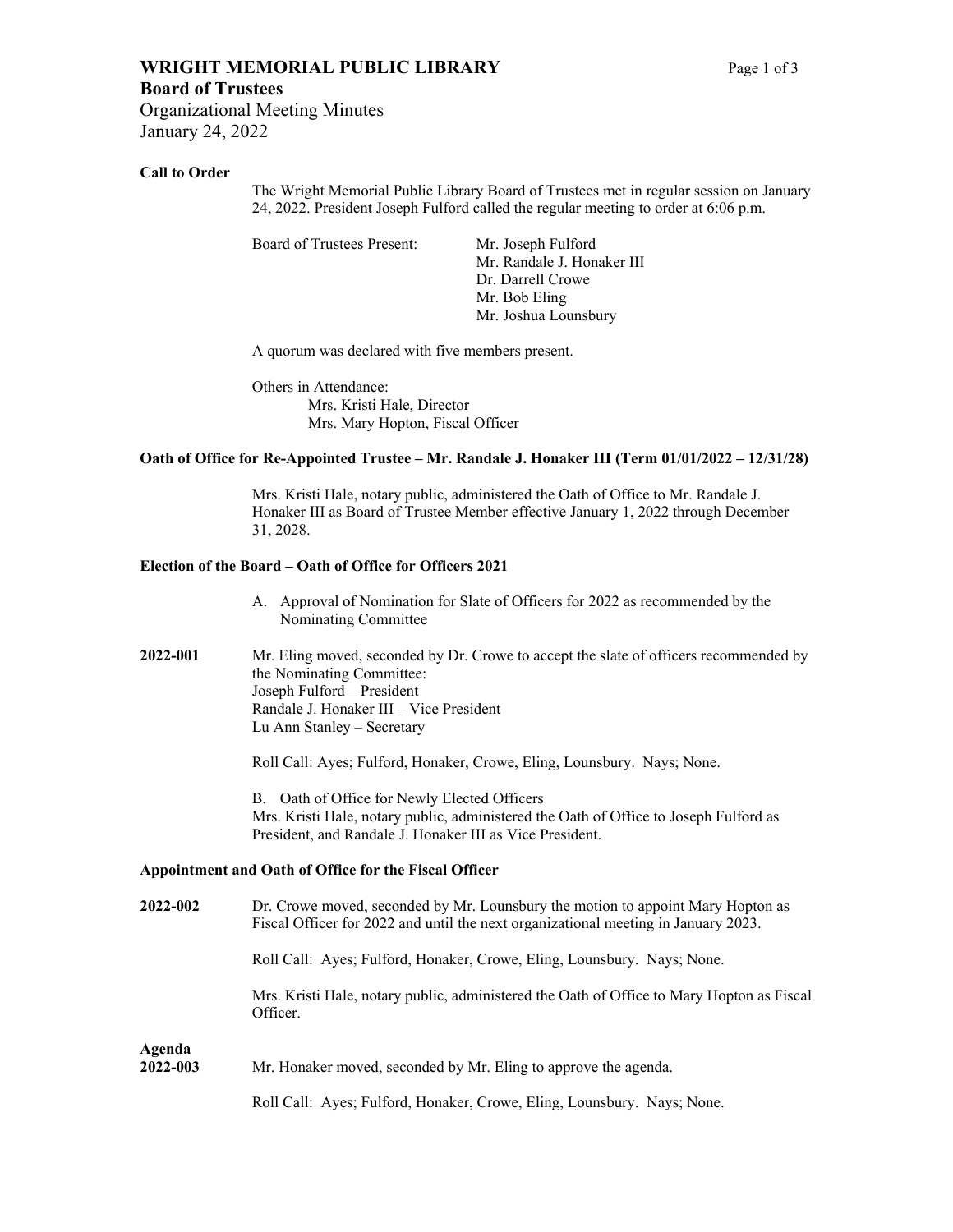## **WRIGHT MEMORIAL PUBLIC LIBRARY** Page 2 of 3

## **Board of Trustees**

Organizational Meeting Minutes January 24, 2022

**Public Comment** 

None.

## **Staff Comment/Report**

None.

## **Board Committee Appointments and Assignments 2022**

**2022-004** Mr. Lounsbury motioned, seconded by Dr. Crowe, to approve the Board Committee Appointment and Assignments.

## **Standing Committees:**

- A. Facilities Committee
- Joseph Fulford, Chair; Bob Eling; Lu Ann Stanley
- B. Finance/Audit Committee Joshua Lounsbury, Chair; Jennifer Enseleit; Randale J. Honaker III
- C. Nominating Committee Darrell Crowe, Chair; Jennifer Enseleit, Joshua Lounsbury
- D. Personnel Committee Randale J. Honaker III, Chair; Darrell Crowe; Joshua Lounsbury
- E. Policy Committee Jennifer Enseleit, Chair; Darrell Crowe; Randale J. Honaker III

## **Special, Ad-Hoc, or Temporary Committees:**

- F. Communications Committee Lu Ann Stanley, Chair; Bob Eling; Joseph Fulford
- G. Strategic Planning Committee Bob Eling, Chair; Joseph Fulford; Lu Ann Stanley

## **Liaison Appointments:**

- H. Library Foundation Liaison Jennifer Enseleit
- I. Library Advisory Council Liaison Joseph Fulford

Roll Call: Ayes; Fulford, Honaker, Crowe, Eling, Lounsbury. Nays; None.

## **Fiscal Officer Resolutions**

**2022-005** Mr. Eling moved, seconded by Mr. Honaker, to approve the following Fiscal Officer Resolutions:

- A. Resolution Authorizing the Fiscal Officer to invest funds during the year with proceeds distributed, as authorized by the Ohio Revised Code 135, to the General fund
- B. Resolution Authorizing the Fiscal Officer to make necessary Appropriation Transfers and Fund-to-Fund Transfers/Advances during 2021 and report to the Board the following month for approval until the 2022 Organizational Meeting
- C. Approval of \$50,000 Surety Bond for the Fiscal Officer effective January 25, 2022 through January 24, 2023